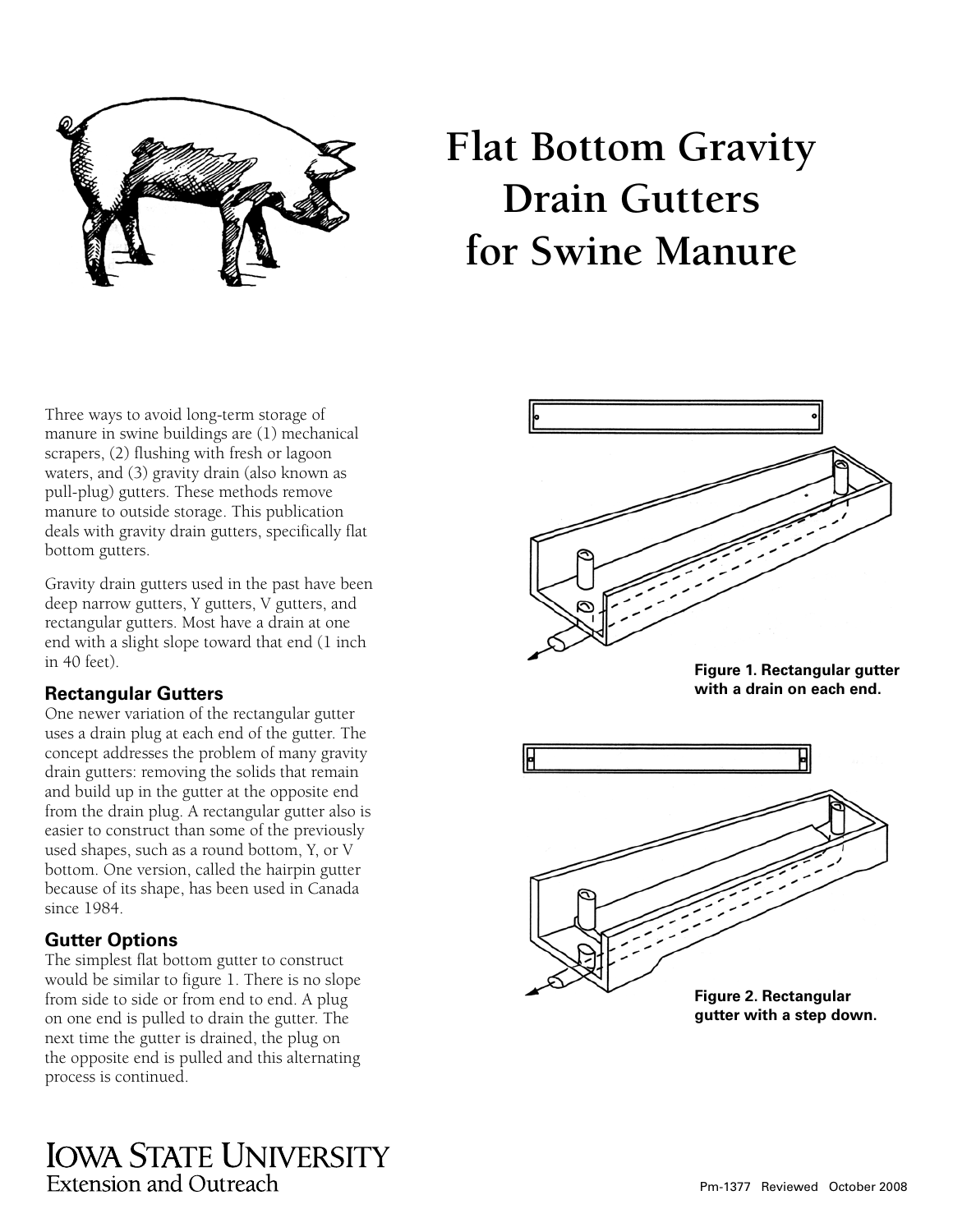An adaptation that removes more manure each time the plug is pulled is shown in figure 2 with a 3- to 5-inch step-down at each end forming a shallow sump. This adds more to the construction cost, but also aids in more complete gutter cleanout. In a wide gutter (one over 4 feet), the liquids may move around solids instead of moving them along. The problem is greatest when feed is spilled through the slats, which is another reason to watch the adjustment on your feeders. A divider can split the gutter into two narrower runs (figure 3) to improve the cleaning action.

The divider should be higher than you expect the manure to reach before you pull the plug. Plan for a divider that is 8 to 12 inches high. The divider should be made of a durable material such as concrete or a rigid plastic sheet.

The hairpin gutter is shown in figure 4. A center divider extends from the drain end to within 2 to 4 feet from the other end. The optimum spacing for this has not been determined, but experience indicates it should be less than the gutter width. In a gutter with two 4-foot wide halves, a 11⁄2 foot spacing may be sufficient. Each of the drain ends has a drain plug. When one plug is pulled, the manure flows toward the drain from that half and around the center divider from the other half. Some solids will remain on the floor of the gutter at the opposite end from the drain plug that is pulled. The next time the plug in the other half is pulled, the manure flows around the hairpin shape in the other direction. This method prevents a continuous build-up of solids at one end because half of the gutter is partly cleaned at every other draining.

With the hairpin gutter, the drain pipes leading from gutters to storage can be shorter than those used with gutter systems, such as those used in figures  $\tilde{1}$ , 2, and 3, because the drains are located closer together. The gutter does not drain quite as well as these in figures 1-3 because of the slowdown at the turn and the extra length the manure must travel.

#### **When to pull the plug**

The longer you wait to pull the plug, the greater the chance for increased anaerobic odors. But the gutter drains better when you allow the depth to increase to at least 6 inches. A 2- to 3-week interval appears to work well as a compromise. With partial slats, the gutter may be drained every 7 to 14 days.



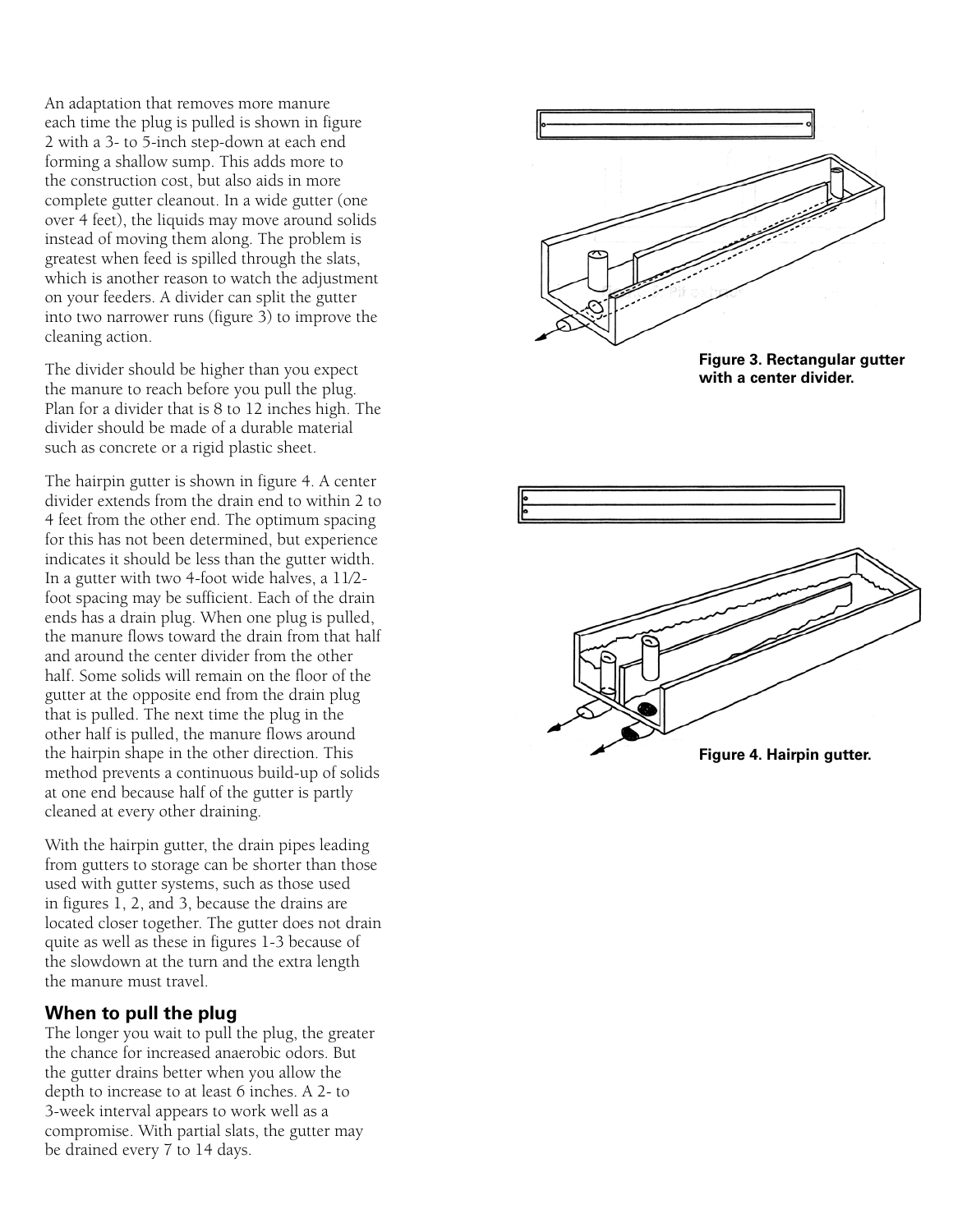For a growing-finishing floor, make the gutter 24 to 36 inches deep and up to 100 feet long. In farrowing and nursery units, the gutter can be 18- to 24-inches deep and up to 50-60 feet long. Deeper gutters have been used, but may not be necessary.

Some producers have installed a pit exhaust tube to control odors. Locate this tube on the center divider as shown in figure 5. Use the minimum winter ventilation rate for the pit tube fan. See PM861, *Rigid Plastic Tubes for Pit Ventilatio*n, for details of tube design.

Figure 6 shows a sample design for a raised deck nursery pen. If decks are raised sufficiently above the floor, a pressure cleaning wand can be used to loosen and remove solids more thoroughly from the gutter floor whenever the entire room is cleaned.

Most manure in a farrowing stall is deposited at the rear of the stall. Because of this the design of the hairpin gutter can be changed to accommodate the difference.

Limited experience indicates that a gutter design similar to figure 7 works better than a gutter with a center divider. The plug on the side containing the 30-inch gutter should be pulled each time the gutter needs to be drained instead of alternating plugs. Pull the other plug after washing the room down to help remove the solids that remain on that part of the gutter floor. Raising the crates above the floor leaves space for using a pressure washer to thoroughly clean the floor periodically.

When a wet-dry feeder is used in a growingfinishing building, the manure that falls through the slats contains so little moisture that it does not flow well. Adding water after the gutter has been emptied will help reduce odors and also provide a more fluid manure. A water line controlled with an automatically timed shutoff device can be used to add the necessary amount of water. Add only enough water to make the manure flow well.



**Figure 5. Pit exhuast tube location.**



**Figure 6. Gutter under raised decks.**



**Figure 7. Gutter under raised crates.**